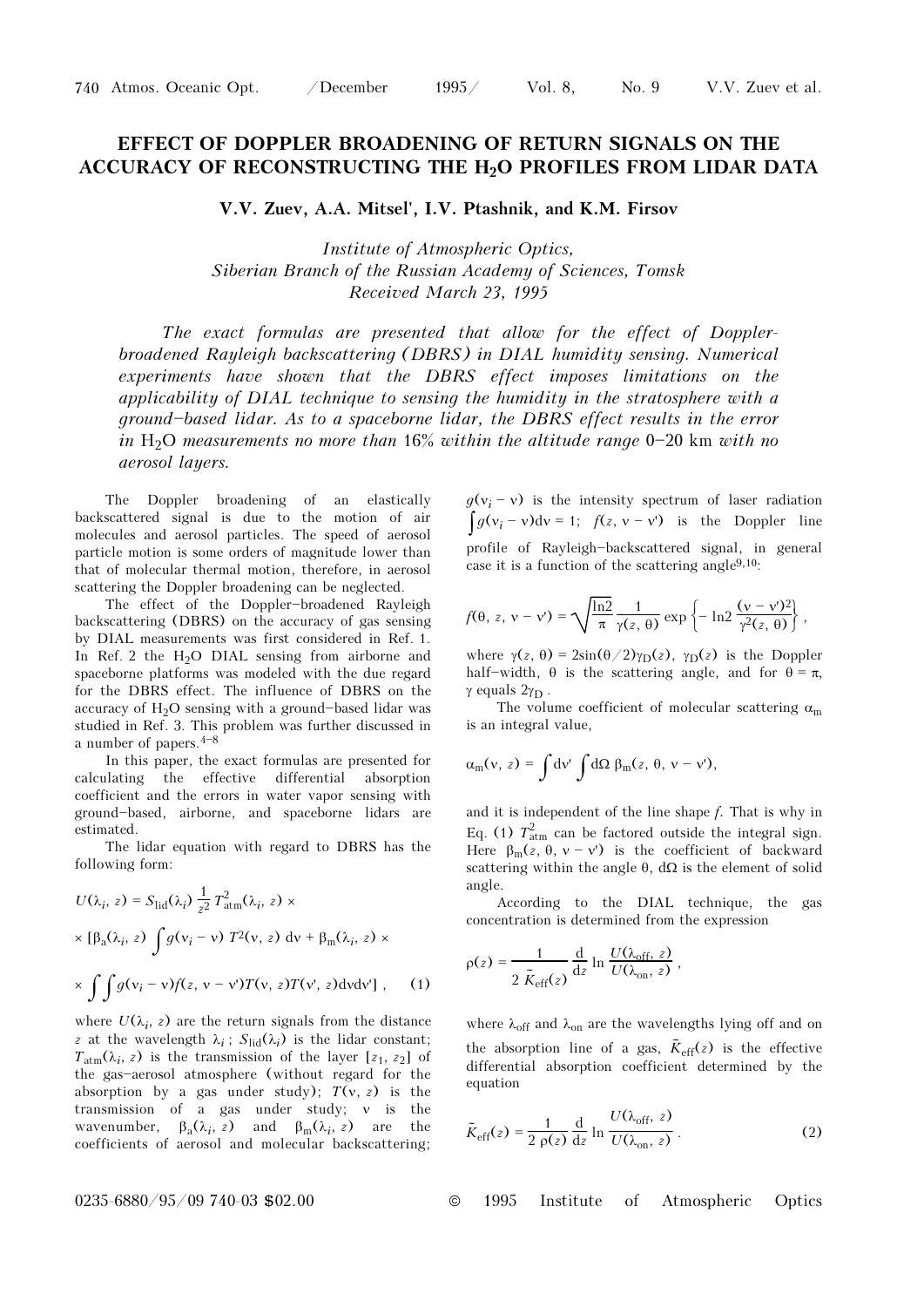Taking obvious approximations:  $\beta_a(\lambda_{\text{on}}, z)$  =  $= \beta_a(\lambda_{off}, z) = \beta_a(z)$  and  $\beta_m(\lambda_{on}, z) = \beta_m(\lambda_{off}, z) =$  $= \beta_{\rm m}(z)$ , one obtains from Eqs. (1) and (2) that

$$
\tilde{K}_{eff} = \tilde{K}_{on} - \tilde{K}_{off} + \Delta_{1} + \Delta_{2} ,
$$
\nwhere  
\n
$$
\tilde{K}_{on} = \tilde{K}_{on}^{0} \frac{\beta_{a} + 1/2 \beta_{m} C_{on}}{\beta_{a} + \beta_{m} B_{on}},
$$
\n
$$
\tilde{K}_{off} = \tilde{K}_{off}^{0} \frac{\beta_{a} + 1/2 \beta_{m} C_{on}}{\beta_{a} + \beta_{m} B_{off}}; \qquad (3)
$$
\n
$$
\Delta_{1} = \frac{1}{2\rho} \left[ \frac{\beta'_{a} + \beta'_{m} B_{off}}{\beta_{a} + \beta_{m} B_{off}} - \frac{\beta'_{a} + \beta'_{m}}{\beta_{a} + \beta_{m} B_{on}} \right],
$$
\n
$$
\Delta_{2} = \frac{1}{2\rho} (\gamma / \gamma) \beta_{m} \left[ \frac{A_{off}}{\beta_{a} + \beta_{m} B_{off}} - \frac{A_{on}}{\beta_{a} + \beta_{m} B_{on}} \right];
$$
\n
$$
A_{i} = \frac{\int \int g(v_{i} - v) f(v - v') T(v) T(v') \left[ \frac{2\ln 2}{\gamma^{2}} (v - v')^{2} - 1 \right] dv dv'}{\int g(v_{i} - v') T^{2}(v') dv'},
$$
\n
$$
B_{i} = \frac{\int \int g(v_{i} - v) f(v - v') T(v) T(v) dv dv'}{\int g(v_{i} - v') T^{2}(v') dv'} ,
$$
\n
$$
\int \int g(v_{i} - v') T^{2}(v') d v'
$$

$$
C_i = \frac{\int g(v_i - v')T^2(v')K(v')dv'}{\int g'_a = \frac{d\beta_a}{dz}}, \ \beta'_m = \frac{d\beta_m}{dz}; \ \gamma' = \frac{d\gamma}{dz}.
$$
 (4)

In Eq. (4),  $K(v)$  is the monochromatic absorption

coefficient of a gas, and  $\tilde{K}_i^0$  in Eq. (3) is the effective absorption coefficient without Doppler broadening of Rayleigh backscattering signal. It is determined as

$$
\tilde{K}_i^0 = \frac{\int g(v_i - v) T(v) K(v) dv}{\int g(v_i - v) T^2(v) dv}.
$$
\n(5)

The Doppler broadening of a backscattered signal results in a systematic error of estimating the gas concentration from lidar data. It is equal to

$$
\delta_{\rho} = \frac{\Delta \rho}{\rho} = \frac{\left| \tilde{K}_{\text{eff}} - \tilde{K}_{\text{eff}}^0 \right|}{\tilde{K}_{\text{eff}}^0},\tag{6}
$$

where  $\tilde{K}_{\text{eff}}^{0}$  is the effective differential absorption coefficient calculated by Eq. (5) without the regard for DBRS effect.

In numerical simulation we used the following initial parameters: (a) the midlatitude summer<sup>11</sup> as the atmospheric model, (b) the background optical model of aerosol<sup>12</sup> (see Fig. 1), (c) the wavelength  $\lambda_{on}$  = 726.3425 nm and  $\lambda_{off}$  = 726.312 nm, (d) H<sub>2</sub>O absorption line parameters taken from HITRAN-91 database,13 (e) the width of the emission line  $2\gamma_e = 1$  pm, and (f) the Gaussian profile of the emission line.



FIG. 1. Backscattering coefficients:  $\beta_a$ , background model<sup>12</sup> (1),  $\beta_a$ , "perturbed" model (2), and  $\beta_m$  (3). Curves 1 and 2 differ at only two altitudes:  $z = 0.5$ and 15 km.

Shown in Figs. 2a and b are the values of  $\delta_{\rho}$ (curves 1) for two types of sensing paths. As seen, for the upward path the error  $\delta_{\rm o}$  exceeds 100% even for the background model of aerosol in humidity sensing with a ground\$based lidar. In sensing with an airborne lidar, the error due to DBRS is no more than  $16\%$  (see curve 1 in Fig. 2b). In sensing with a spaceborne lidar, the error due to DBRS within altitude range  $0-20$  km is below 16% too.

Let us consider the influence of aerosol layers on the error in humidity sensing. Depicted by curve 2 in Fig. 1 is the profile  $β<sub>a</sub>$  for the atmosphere with artificial aerosol layers at 15 km altitude ( $\beta_a$  is fivefold magnified) and 0.5 km altitude ( $β_a$  is fourfold magnified) whereas curves 2 in Figs. 2a and b show  $\delta_0$  for this profile. As seen, the error in sensing increases essentially within the aerosol layers, and the oscillating behavior of  $\delta_0$  is observed at altitudes adjacent to aerosol layers. However, in this situation, the accuracy of sensing the humidity of the stratosphere with an airborne lidar is well above that obtained in sensing with a ground based lidar (the error is below  $40\%$ , see curve 2 in Fig. 2b).